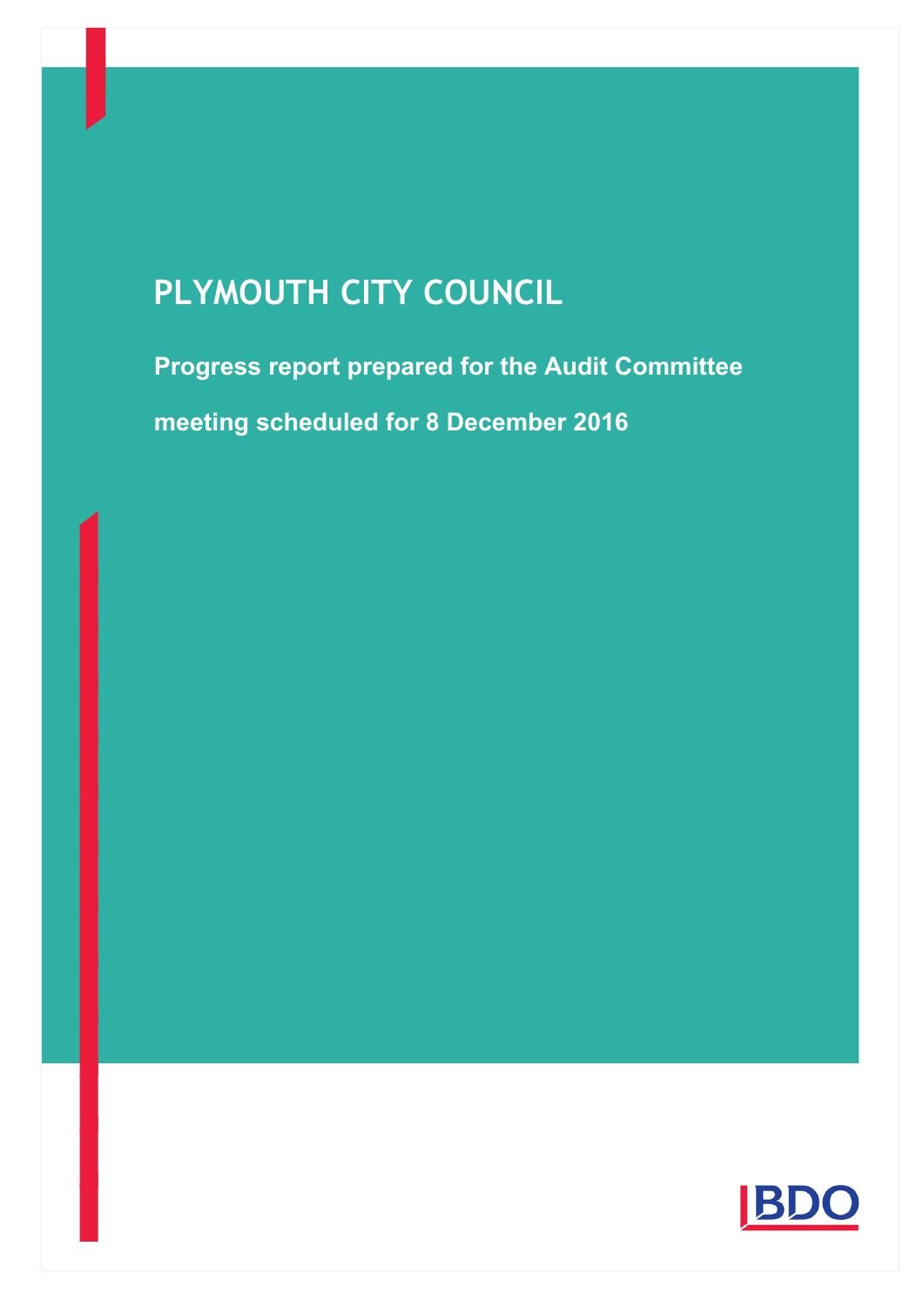#### **INTRODUCTION**

#### **Summary of progress**

This report provides the Audit Committee with an update of the progress in delivering the 2015/16 audit together with an update of the initial planning that has been undertaken in connection with the 2016/17 audit.

The auditors' principal objectives are to review and report on, to the extent required by the relevant legislation and the requirements of the Code of Audit Practice for Local Government, the Council's:

- financial statements; and
- the arrangements for securing economy, efficiency and effectiveness in its use of resources.

We are also required to certify specified grant claims and returns.

#### **Completion of the 2015/16 Audit**

We issued our audit opinion on the Council's financial statements on 23 September 2016. At that time, we stated in our audit opinion that we could not complete our audit and issue our audit certificate until we had completed the work necessary to issue our assurance statement in respect of the Council's Whole of Government Accounts consolidation pack. We completed this part of our audit on 21 October 2016 and issued our 2015/16 audit completion statement to the Council on 7 November 2016.

The final elements of the 2015/16 audit work include the certification of the Teachers' Pensions Contributions Return for 2015/16 and the completion of our work on the Council's Housing Benefit Subsidy for 2015/16.

In Appendix 1 we have set out a summary of the main areas covered in our 2015/16 audit and the relevant dates. Given that it is necessary to issue papers to the Audit Committee in advance of the scheduled meeting, some aspects of our 2015/16 audit which need to be concluded by 30 November 2016 are currently in progress although we do expect to meet the submission deadline.

We will provide a verbal update at the 8 December Audit Committee meeting.

#### **Preparations for the 2016/17 audit**

We have commenced our planning procedures for the 2016/17 audit and have met with management as part of our initial audit planning. We will continue to perform further planning procedures and prepare for the Audit Committee an audit planning document containing our audit strategy and which we will present to the next meeting of the Audit Committee scheduled for 16 March 2017.

In 2016/17, the Council will need to implement some changes to its accounts and we have held preliminary discussions with management to discuss the implications of the new accounting requirements. It is also evident that the Council will be completing some potentially complex

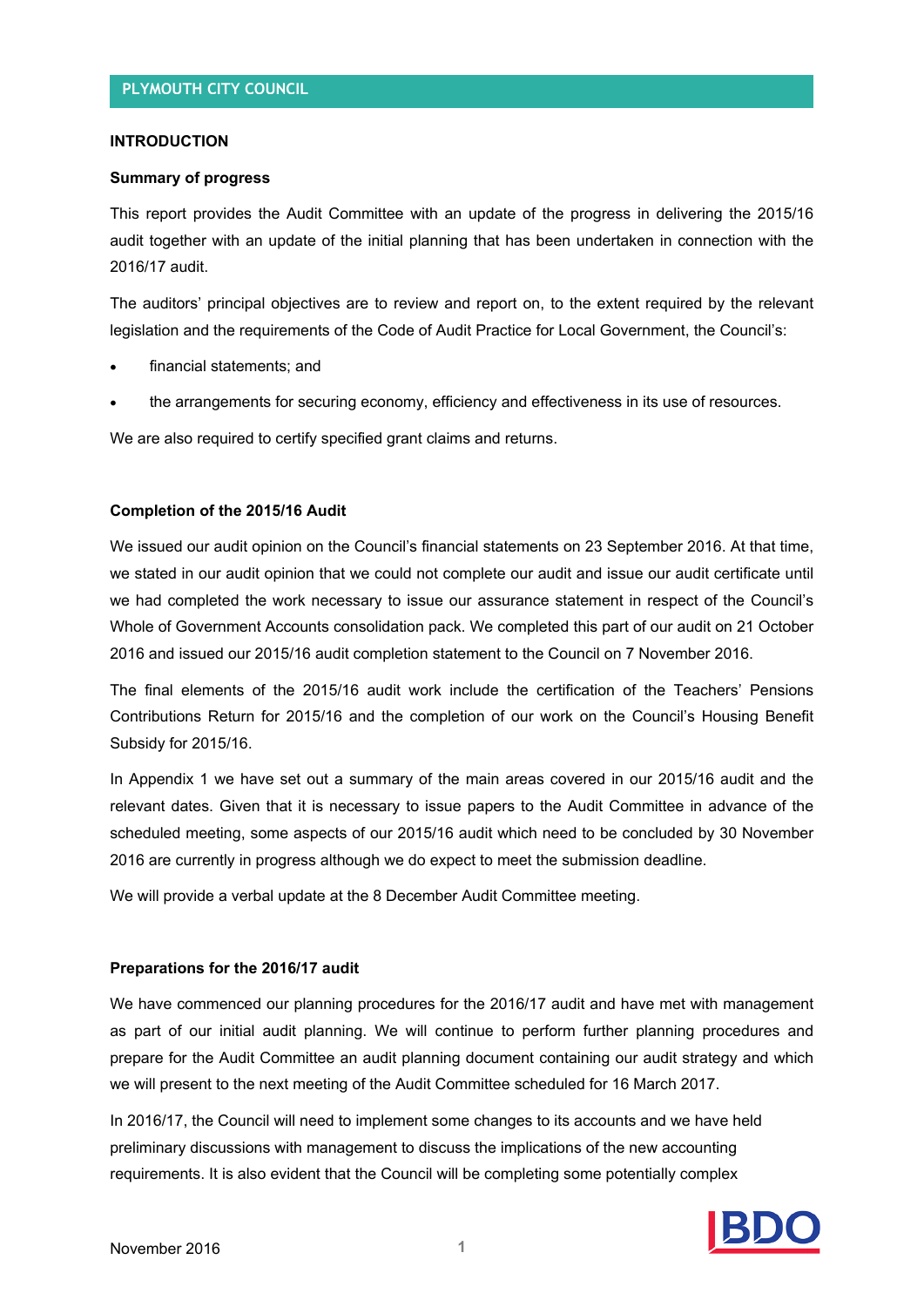#### **PLYMOUTH CITY COUNCIL**

transactions in 2016/17. For example, a number of assets that were originally acquired for development are to be let to third party tenants. Accordingly it will be necessary to consider these transactions where properties, currently classified within property, plant and equipment asset category may need to be reclassified as investment property. These transactions require careful consideration and we have agreed with management that the technical aspects will be assessed in the early stages of our audit. In addition there are other areas of potential technical complexity where we will be discussing how early consideration of the area can support efficiency both in closing the Council's accounts and delivering an efficient audit.

We have commenced discussions with officers to bring forward the accounts preparation and audit for 2016/17. This would be in preparation for 2017/18 when the statutory timetable will change.

For 2016/17 the statutory audit timetable is unchanged from the timetable that was in place for 2015/16 i.e. preparation of approved accounts for audit by 30 June and issue of the audit opinion by 30 September. However, in 2017/18, the timetable will be brought forward and the dates for preparing approved accounts for audit will be 31 May 2018 (i.e. one month earlier) with the deadline for issuing the auditor opinion also brought forward to 31 July (i.e. two months earlier).

The requirement to achieve a faster close and audit will require both the Council and ourselves to consider how this accelerated timetable will be met and agree the steps that will need to be taken. In addition, in 2017/18, the Council will be affected by a significant change to the accounting rules affecting the highways network infrastructure asset which comprises highways related assets including roads, bridges, streetlights and other street furniture such as traffic lights. This will be a significant task.

Therefore it is important to consider how the 2016/17 audit can be used as an opportunity to bring forward the audit and publication in preparation for 2017/18 and we will continue to discuss with management how we can work together to achieve this objective. The proposed deadlines are 31 May 2017 for preparation of approved accounts and 31 August 2017 for audit opinion. This timeline will necessitate appropriate Audit Committee meetings or delegation arrangements and it will be useful to discuss these arrangements with the Audit Committee at the 8 December meeting

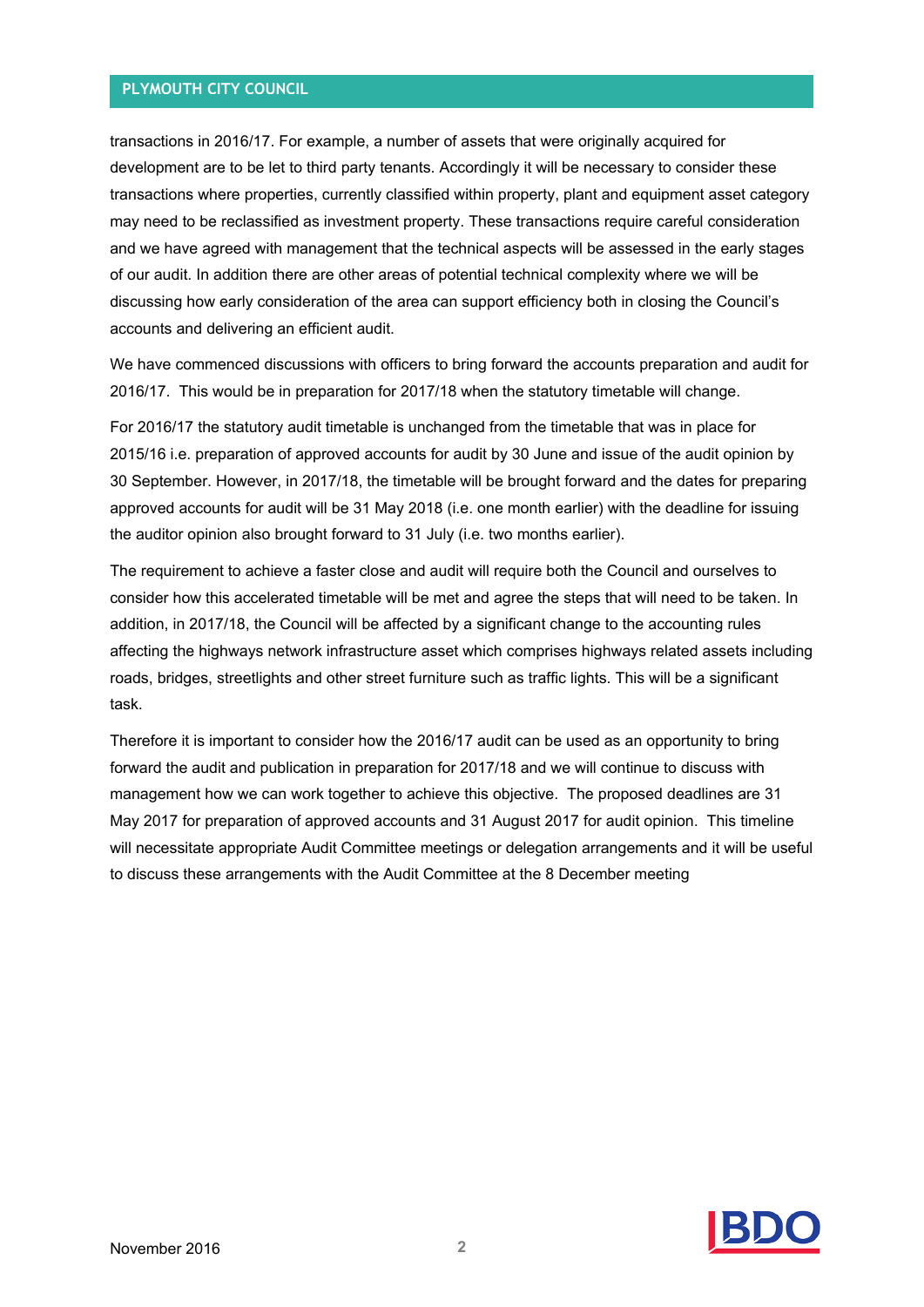## **2015/16 Annual Audit Plan – summary of elements Appendix 1**

| <b>Area of work</b>                                          | <b>Scope / Associated deadlines</b>                                                                                                                                                                                                                                                                                 | <b>Status</b>     | <b>Outputs / Date</b>                                                                                                                                                                                                                                                                                                                                                                                                    |
|--------------------------------------------------------------|---------------------------------------------------------------------------------------------------------------------------------------------------------------------------------------------------------------------------------------------------------------------------------------------------------------------|-------------------|--------------------------------------------------------------------------------------------------------------------------------------------------------------------------------------------------------------------------------------------------------------------------------------------------------------------------------------------------------------------------------------------------------------------------|
| Planning                                                     | Risk assessment and formulation of the audit plan.<br>Detailed audit plan to be issued outlining direction of<br>the audit.                                                                                                                                                                                         | Work is complete. | <b>Audit Plan 2015/16</b><br>Issued and presented to the Audit Committee in March 2016.                                                                                                                                                                                                                                                                                                                                  |
| Interim audit                                                | Audit of the key financial systems that support the<br>financial statements of accounts.<br>To be completed prior to commencement of the audit<br>of the financial statements in July 2016.                                                                                                                         | Work is complete. | We report to management any deficiencies in internal control<br>identified during the audit.<br>Where such deficiencies are significant we also report them in<br>our Final Report to the Audit Committee.                                                                                                                                                                                                               |
| <b>Financial Statements</b><br>and use of resources<br>audit | Audit of the draft financial statements to determine<br>whether they give a true and fair view of the Council's<br>financial affairs and the income and expenditure for<br>the year.<br>Deadline for issue of audit opinion covering the<br>financial statements and the use of resources was 30<br>September 2016. | Work is complete  | <b>Final Report to the Audit Committee</b><br>Final ISA 260 report presented to the Audit Committee on 15<br>September 2016.<br>Opinion on the financial statements<br>Unqualified audit opinion issued on 23 September 2016.<br><b>Opinion on Use of Resources</b><br>We concluded that the Council had put in place proper<br>arrangements to secure economy, efficiency and effectiveness<br>in its use of resources. |
| Whole of government<br>accounts audit                        | Audit of the consolidation pack for consistency with<br>the audited statement of accounts. The deadline was<br>21 October 2016                                                                                                                                                                                      | Work is complete  | Opinion on the WGA Consolidation Pack<br>Schedules and assurance statement issued on 21 October 2016                                                                                                                                                                                                                                                                                                                     |
| <b>Annual Audit Letter</b>                                   | Public-facing summary of audit work and key<br>conclusions for the year. To be finalised by 31<br>October 2016.                                                                                                                                                                                                     | Work is complete. | <b>Annual Audit Letter</b><br>Annual Audit letter issued to Public Sector Audit Appointments<br>(PSAA) on 28 October 2016.                                                                                                                                                                                                                                                                                               |

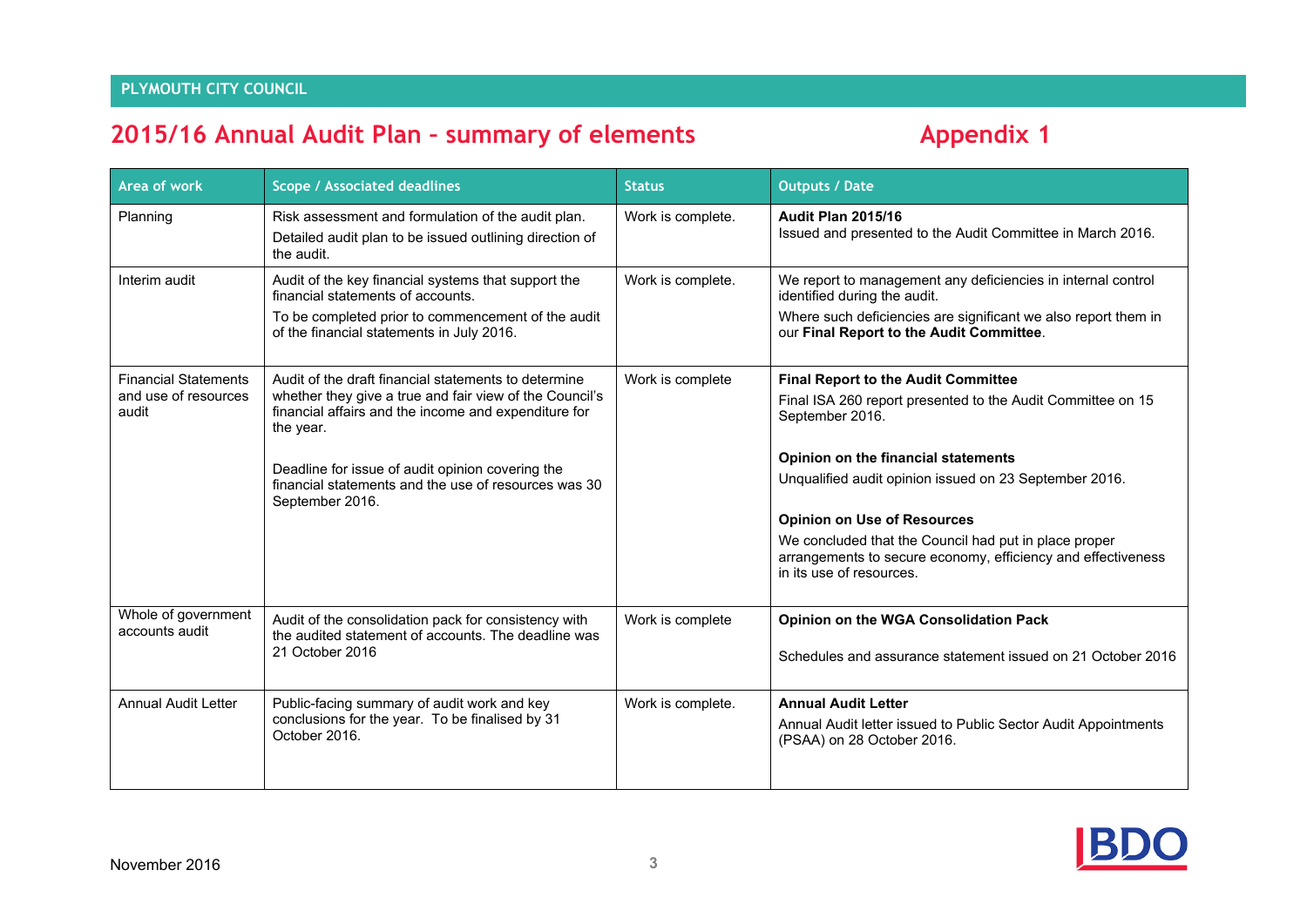### **PLYMOUTH CITY COUNCIL**

| Area of work                                  | <b>Scope / Associated deadlines</b>                                                                                          | <b>Status</b>                                           | <b>Outputs / Date</b>                                                                                                                      |
|-----------------------------------------------|------------------------------------------------------------------------------------------------------------------------------|---------------------------------------------------------|--------------------------------------------------------------------------------------------------------------------------------------------|
| <b>Housing Benefit</b><br>Subsidy Claim Form  | To audit and submit BEN 01 (Housing Benefit) grant<br>claim and returns by 30 November 2016 deadline.                        | Work is in progress                                     | Housing Benefit grants claim and return to be audited and<br>submitted to Department of work and Pensions by 30 November<br>2016 deadline. |
| Non Audit<br>Commission grants<br>and returns | To certify and submit the Teachers' Pension<br>Contributions Return to the Teachers' Pensions<br>Agency by 30 November 2016. | Work is in progress                                     | Teachers' Pension grants claim and return to be audited by<br>the 30 November 2016 deadline.                                               |
| <b>Grants Report</b>                          | Summary of our certification work to be reported to<br>the Council by February 2017.                                         | To be drafted after<br>certification work<br>concluded. | Grants Report to those charged with governance to be issued<br>by February 2017.                                                           |